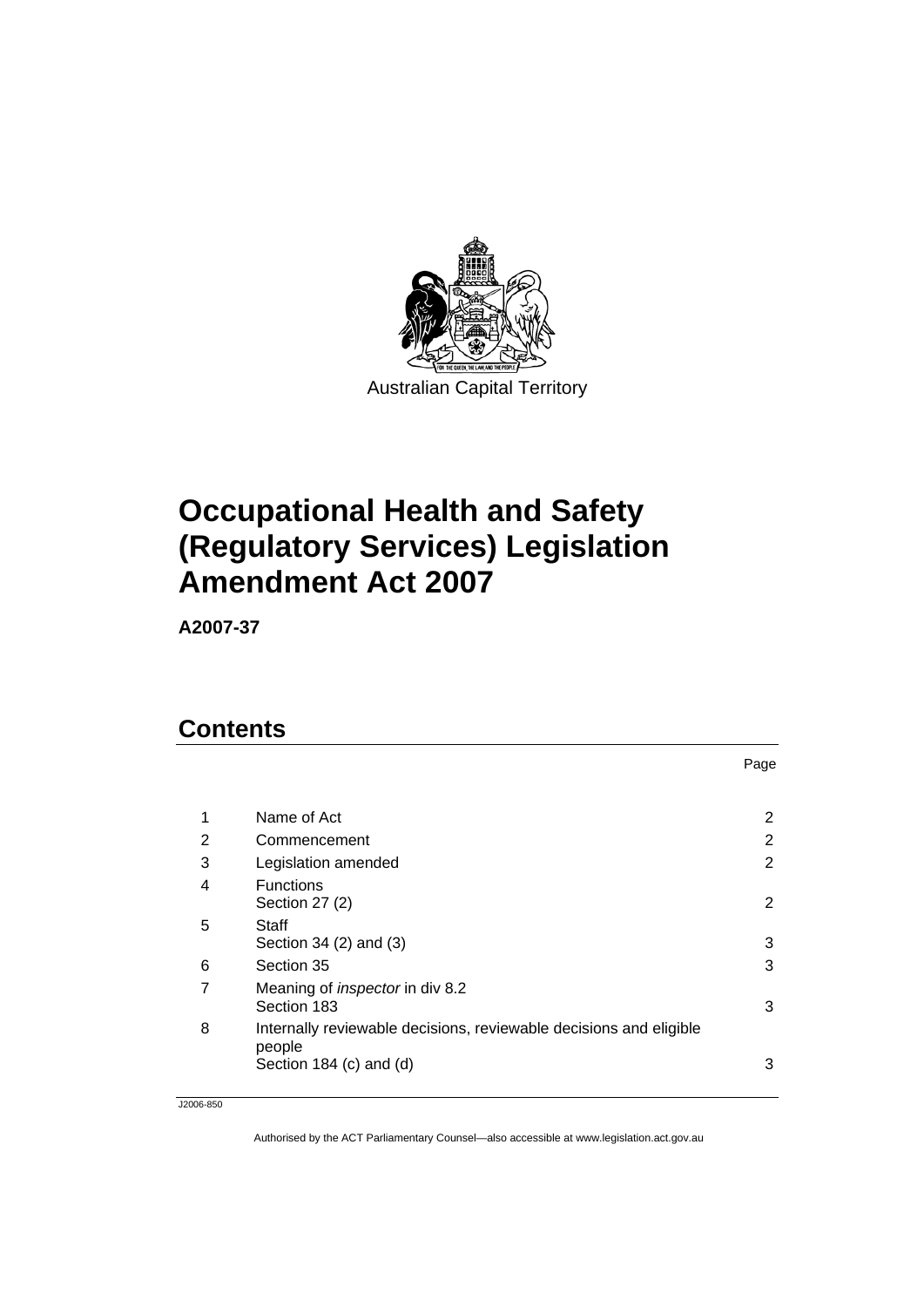|                   |                                   |                                                                                                              | Page |
|-------------------|-----------------------------------|--------------------------------------------------------------------------------------------------------------|------|
| 9                 | Inspectors                        |                                                                                                              |      |
|                   | Section 201 (1)                   |                                                                                                              | 3    |
| 10                | Identity cards<br>Section 202 (1) |                                                                                                              | 4    |
| 11                | New section 203A                  |                                                                                                              | 4    |
| 12                | Section 227                       |                                                                                                              | 4    |
| 13                | Section 228                       |                                                                                                              | 5    |
| 14                |                                   | Schedule 1, parts 1.2 and 1.3                                                                                | 6    |
| 15                |                                   | Dictionary, definition of <i>inspector</i>                                                                   | 8    |
| 16                |                                   | Further amendments, mentions of <i>commissioner</i>                                                          | 8    |
|                   |                                   |                                                                                                              |      |
| <b>Schedule 1</b> |                                   | <b>Occupational Health and Safety Act 1989-</b><br>technical amendments                                      | 9    |
|                   |                                   |                                                                                                              |      |
| <b>Schedule 2</b> |                                   | <b>Consequential amendments</b>                                                                              | 14   |
| <b>Part 2.1</b>   |                                   | <b>Crimes Act 1900</b>                                                                                       | 14   |
| <b>Part 2.2</b>   |                                   | <b>Magistrates Court (Occupational Health and Safety</b><br><b>Infringement Notices) Regulation 2004</b>     | 15   |
| <b>Part 2.3</b>   |                                   | <b>Magistrates Court (Workers Compensation</b><br><b>Infringement Notices) Regulation 2006</b>               | 15   |
| <b>Part 2.4</b>   |                                   | <b>Occupational Health and Safety (Certification of Plant</b><br><b>Users and Operators) Regulation 2000</b> | 16   |
| <b>Part 2.5</b>   |                                   | <b>Occupational Health and Safety Regulation 1991</b>                                                        | 17   |
| <b>Part 2.6</b>   |                                   | <b>Public Sector Management Act 1994</b>                                                                     | 18   |

contents 2 Occupational Health and Safety (Regulatory Services) Legislation Amendment Act 2007

A2007-37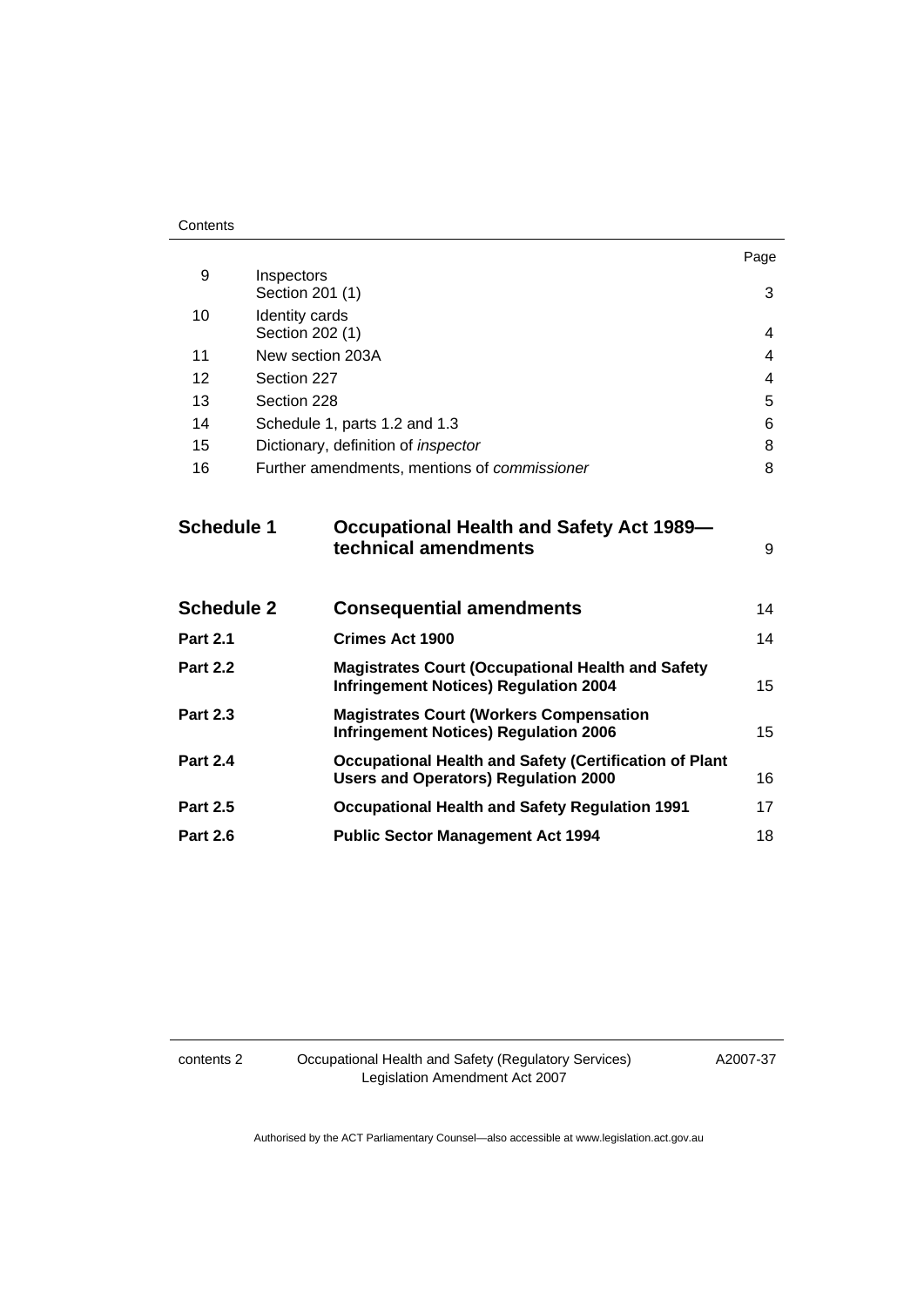<span id="page-2-0"></span>

# **Occupational Health and Safety (Regulatory Services) Legislation Amendment Act 2007**

**A2007-37** 

Ī

An Act to amend the *Occupational Health and Safety Act 1989*, and for other purposes

The Legislative Assembly for the Australian Capital Territory enacts as follows:

J2006-850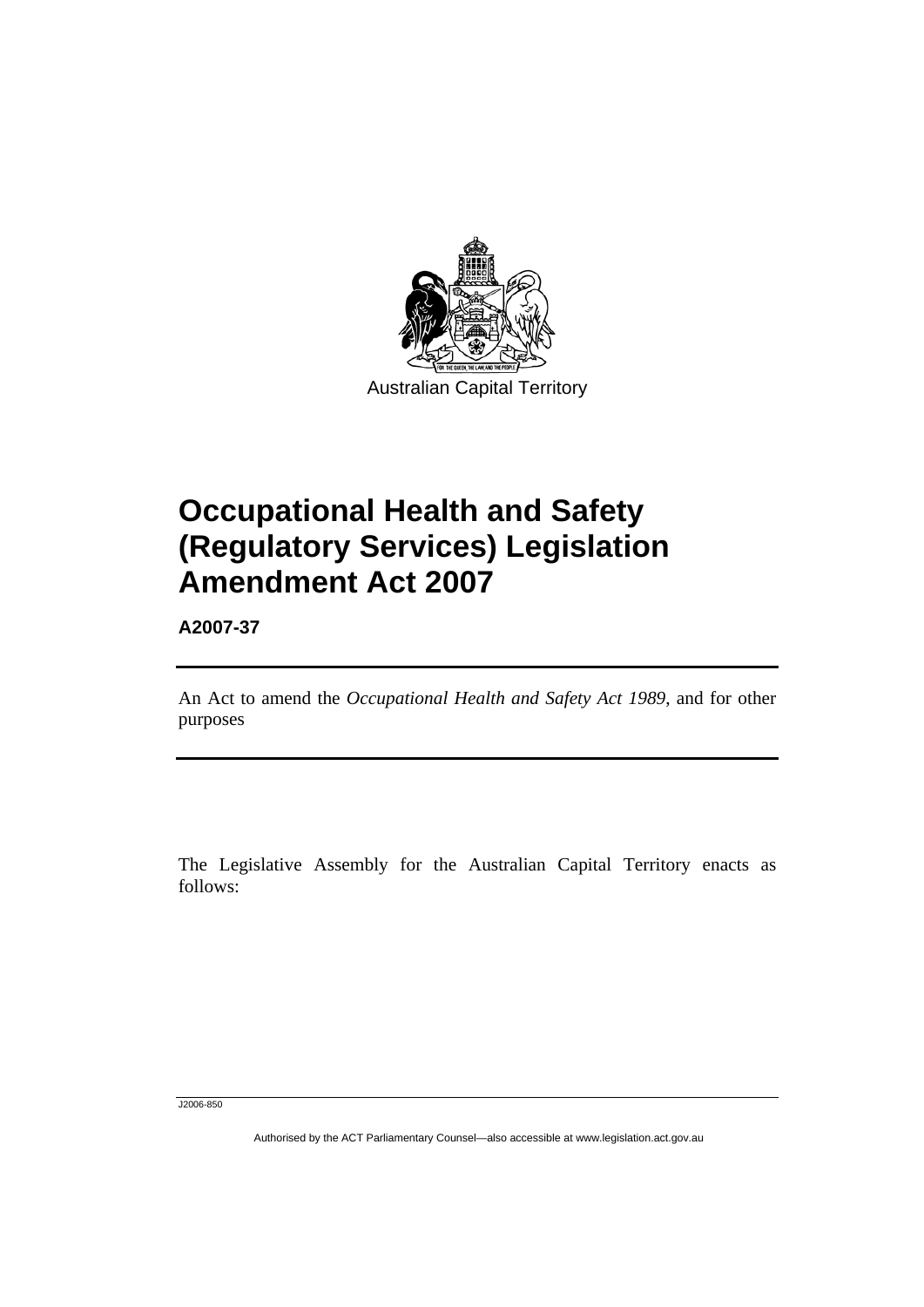<span id="page-3-0"></span>

| <b>Name of Act</b><br>1 |                                                                                                                                                                                                             |  |  |  |  |
|-------------------------|-------------------------------------------------------------------------------------------------------------------------------------------------------------------------------------------------------------|--|--|--|--|
|                         | This Act is the Occupational Health and Safety (Regulatory<br>Services) Legislation Amendment Act 2007.                                                                                                     |  |  |  |  |
| $\overline{2}$          | <b>Commencement</b>                                                                                                                                                                                         |  |  |  |  |
|                         | This Act commences on the day after its notification day.                                                                                                                                                   |  |  |  |  |
|                         | The naming and commencement provisions automatically commence on<br><b>Note</b><br>the notification day (see Legislation Act, $s$ 75 (1)).                                                                  |  |  |  |  |
| $\mathbf{3}$            | <b>Legislation amended</b>                                                                                                                                                                                  |  |  |  |  |
|                         | This Act amends the Occupational Health and Safety Act 1989.                                                                                                                                                |  |  |  |  |
|                         | <b>Note</b><br>This Act also amends the following legislation (see sch 2):                                                                                                                                  |  |  |  |  |
|                         | Crimes Act 1900                                                                                                                                                                                             |  |  |  |  |
|                         | Magistrates Court (Occupational Health and Safety Infringement<br>Notices) Regulation 2004                                                                                                                  |  |  |  |  |
|                         | Magistrates Court (Workers Compensation Infringement Notices)<br>Regulation 2006                                                                                                                            |  |  |  |  |
|                         | Occupational Health and Safety (Certification of Plant Users and<br>Operators) Regulation 2000                                                                                                              |  |  |  |  |
|                         | Occupational Health and Safety Regulation 1991                                                                                                                                                              |  |  |  |  |
|                         | Public Sector Management Act 1994.                                                                                                                                                                          |  |  |  |  |
| $\overline{\mathbf{4}}$ | <b>Functions</b><br><b>Section 27 (2)</b>                                                                                                                                                                   |  |  |  |  |
|                         | substitute                                                                                                                                                                                                  |  |  |  |  |
| (2)                     | In exercising a function mentioned in subsection $(1)$ $(a)$ to $(e)$ ,<br>neither the commissioner nor a member of the staff assisting the<br>commissioner is subject to direction by the chief executive. |  |  |  |  |

A2007-37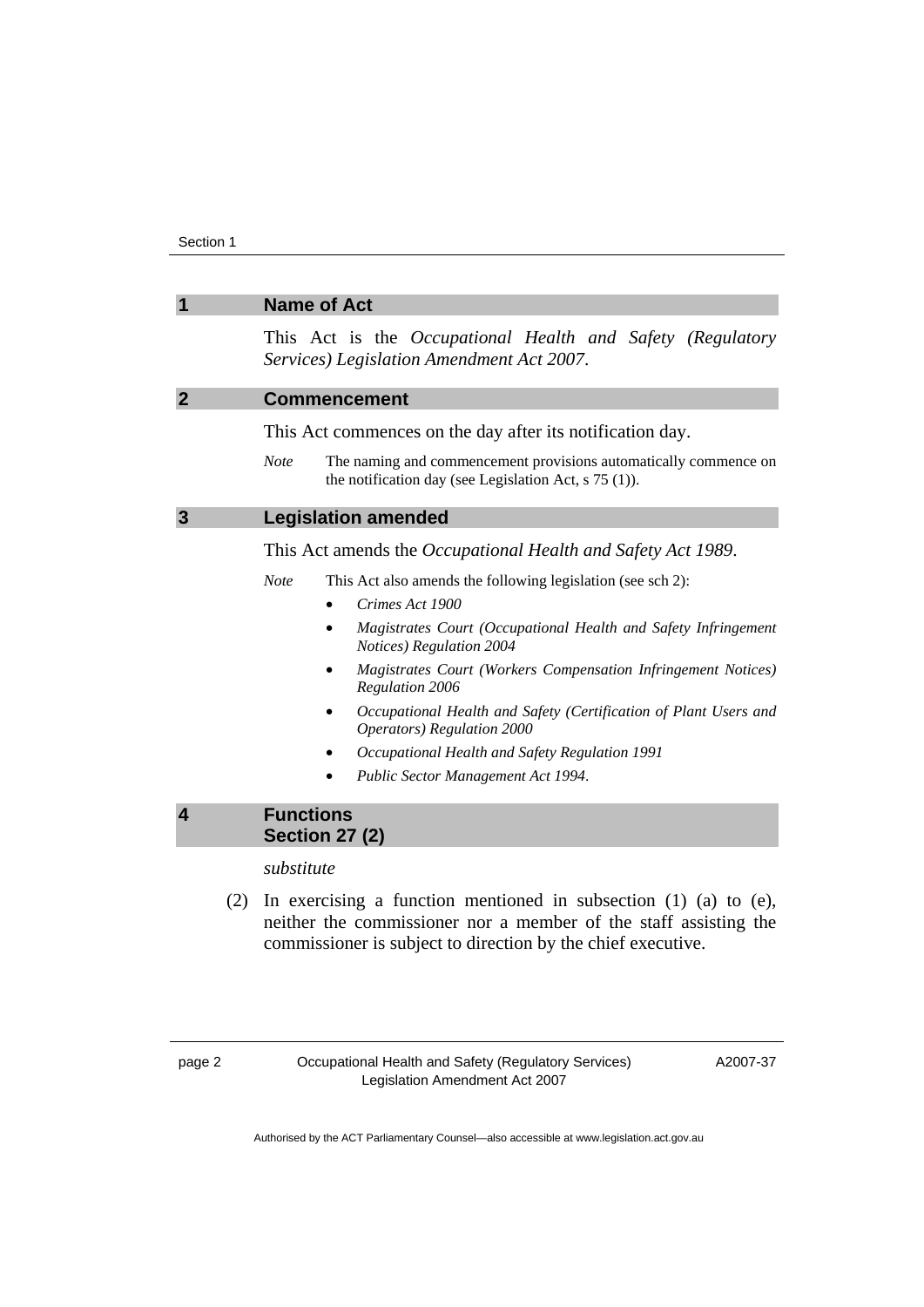<span id="page-4-0"></span>

| 5 | <b>Staff</b>           |
|---|------------------------|
|   | Section 34 (2) and (3) |

*omit* 

## **6 Section 35**

*substitute* 

## **35 Delegation by commissioner**

The commissioner may delegate the commissioner's functions under a Territory law to a member of the staff assisting the commissioner.

*Note* For the making of delegations and the exercise of delegated functions, see the Legislation Act, pt 19.4.

#### **7 Meaning of** *inspector* **in div 8.2 Section 183**

*omit* 

# **8 Internally reviewable decisions, reviewable decisions and eligible people Section 184 (c) and (d)**

# *substitute*

- (c) a decision of the chief executive mentioned in schedule 1, part 1.2 is a *reviewable decision*; and
- (d) a person mentioned in schedule 1, part 1.2 in relation to a reviewable decision is an *eligible person* for the decision.

## **9 Inspectors Section 201 (1)**

*omit* 

A2007-37

Occupational Health and Safety (Regulatory Services) Legislation Amendment Act 2007

page 3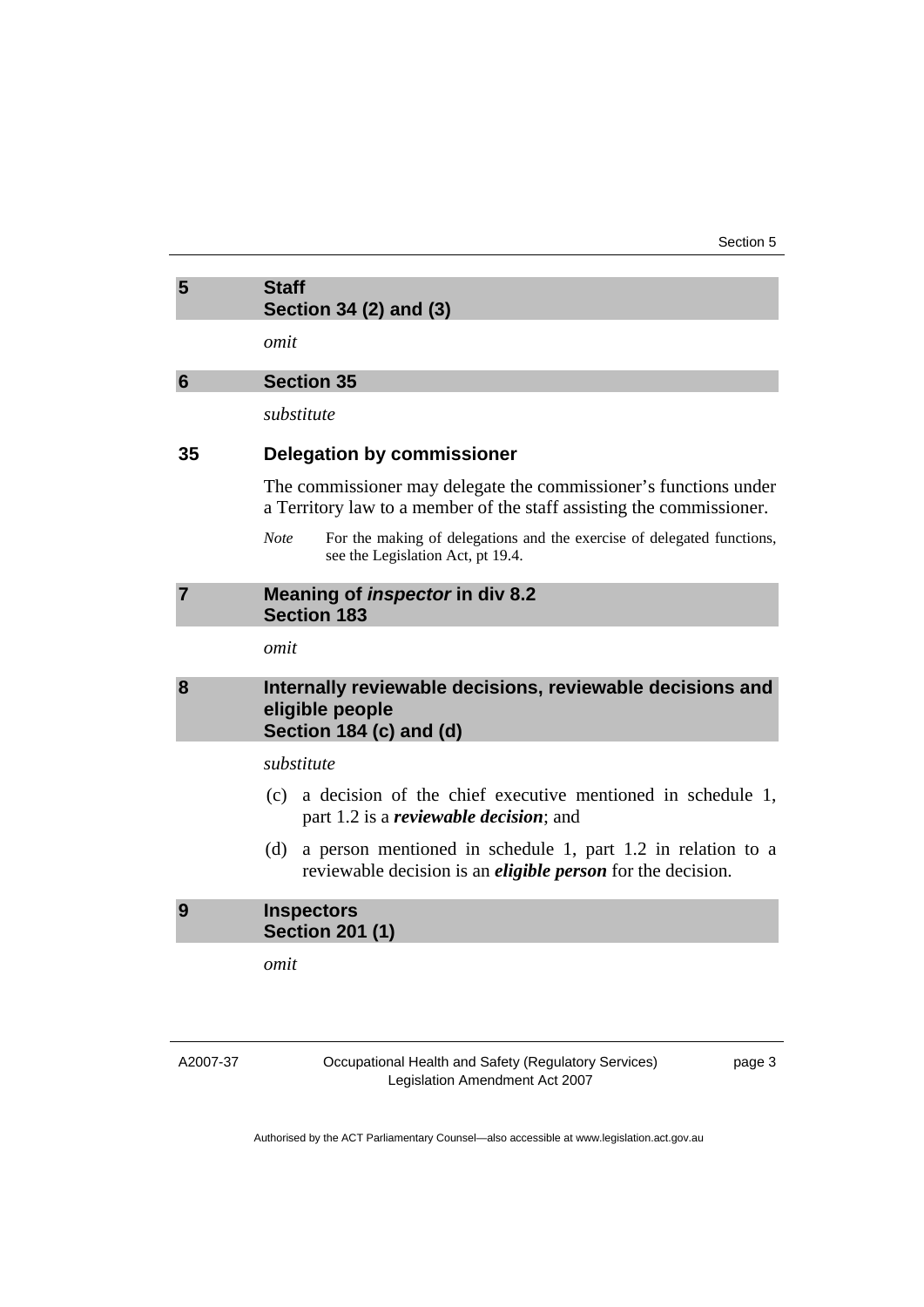<span id="page-5-0"></span>Section 10

| 10 | <b>Identity cards</b><br><b>Section 202 (1)</b> |
|----|-------------------------------------------------|
|    | omit                                            |
| 11 | <b>New section 203A</b>                         |

*in part 9, insert* 

## **203A Ministerial directions to chief executive**

- (1) The Minister may, in writing, give directions to the chief executive in relation to the exercise of the chief executive's functions, either generally or in relation to a particular matter.
- (2) The chief executive must comply with a direction given under subsection  $(1)$ .
- (3) The Minister must present a copy of any direction under subsection (1) to the Legislative Assembly within 6 sitting days after the day it is given to the chief executive.

#### **12 Section 227**

*substitute* 

# **227 Chief executive's annual report**

A report prepared by the chief executive under the *Annual Reports (Government Agencies) Act 2004* for a financial year must include—

- (a) a copy of any direction given under section 203A (Ministerial directions to chief executive) during the year; and
- (b) a statement about action taken during the year to give effect to any direction given (whether before or during the year) under that section.
- *Note Financial year* has an extended meaning in the *Annual Reports (Government Agencies) Act 2004*.

page 4 Occupational Health and Safety (Regulatory Services) Legislation Amendment Act 2007

A2007-37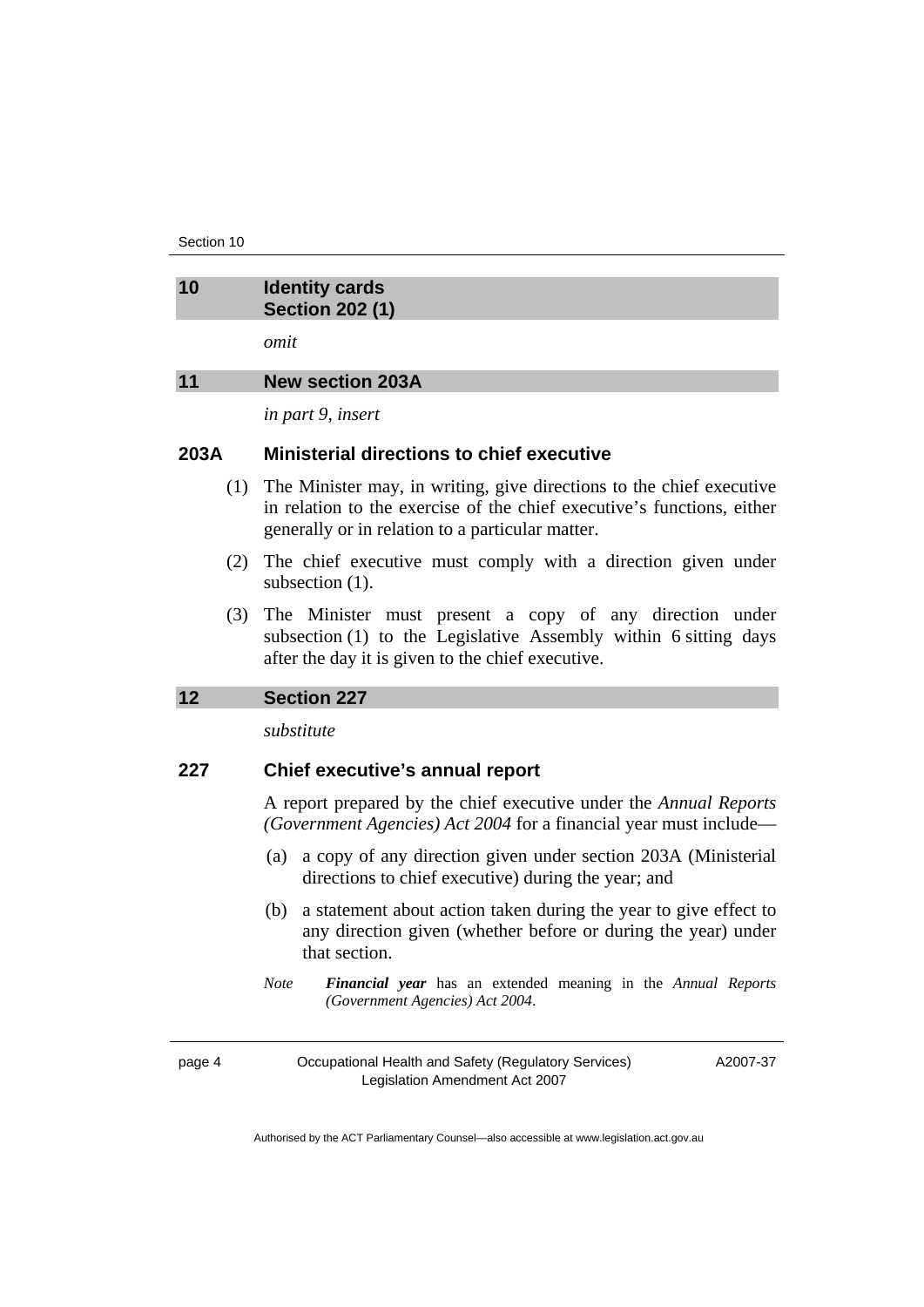# <span id="page-6-0"></span>**227A Additional reports by chief executive**

- (1) In March of each year, the chief executive must prepare and give to the Minister a report on the operation of occupational health and safety matters for which the chief executive is responsible under this Act during the period of 6 months commencing on the previous 1 July.
- (2) The Minister must present the report to the Legislative Assembly within 6 sitting days after the day the Minister receives the report.

**13 Section 228** 

*substitute* 

# **228 Commissioner's half-yearly reports**

- (1) The commissioner must, as soon as practicable after the end of each half-year, prepare and give to the Minister a report on the commissioner's operations during that half-year.
- (2) A report prepared under subsection (1) must include—
	- (a) a copy of any direction given under section 32 (Ministerial directions) during the half-year; and
	- (b) a statement about action taken during the half-year to give effect to any direction given (whether before or during the half-year) under that section.
- (3) The Minister must present a copy of a report prepared under subsection (1) to the Legislative Assembly within 6 sitting days after the day the Minister receives the report.
- (4) In this section:

*half-year* means a period of 6 months commencing on 1 July or 1 January in a year.

page 5

A2007-37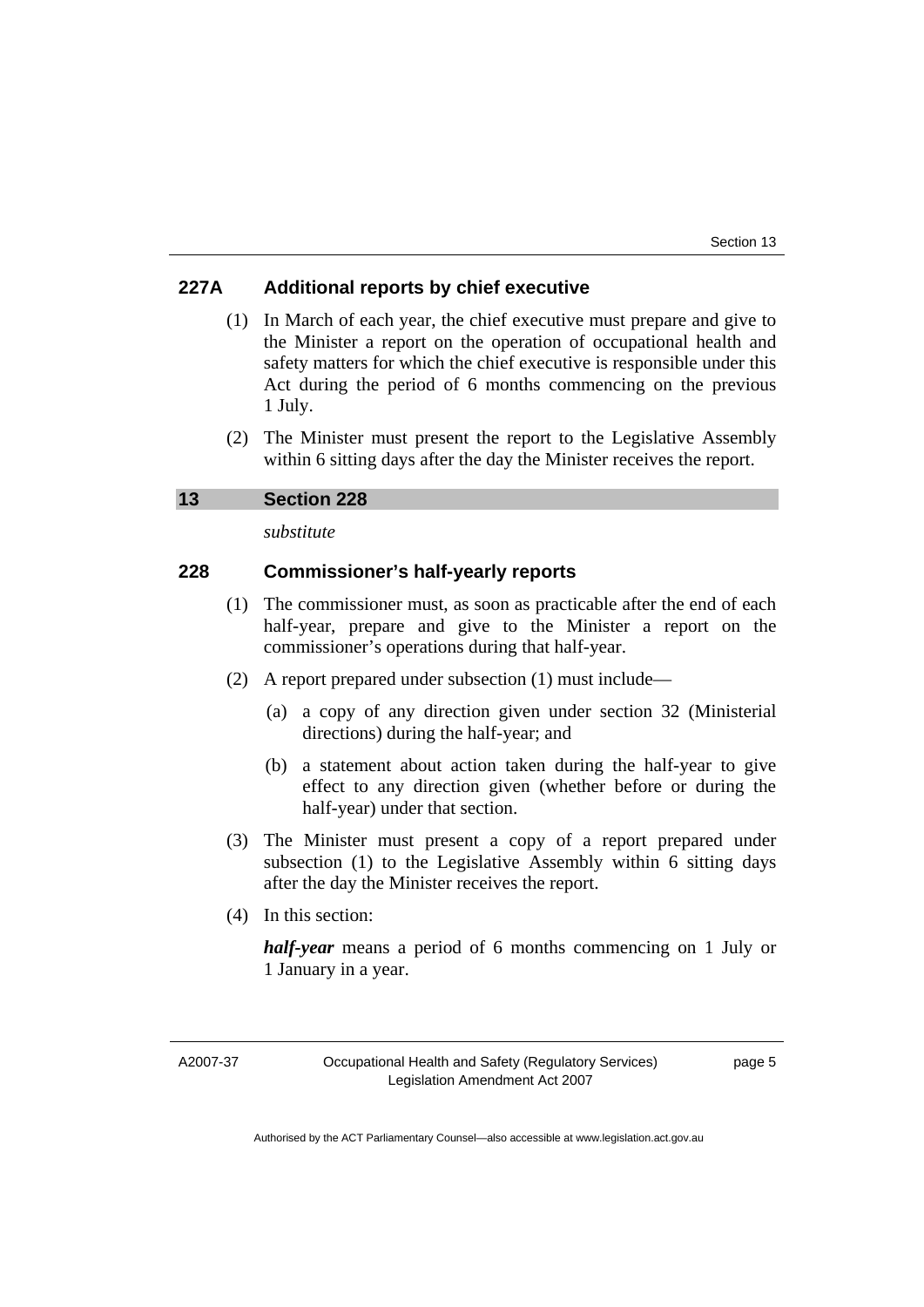<span id="page-7-0"></span>Section 14

# **14 Schedule 1, parts 1.2 and 1.3**

*substitute* 

# **Part 1.2 Reviewable decisions of chief executive**

| column 1<br>item | column <sub>2</sub><br>decision                                            | column 3<br>eligible person                                              |  |  |
|------------------|----------------------------------------------------------------------------|--------------------------------------------------------------------------|--|--|
| $\mathbf{1}$     | establishing a<br>designated work                                          | an involved union in relation to the<br>(a)<br>designated work group; or |  |  |
|                  | group under<br>s 54 (1) or $(2)$                                           | an employer whose employee is in the<br>(b)<br>designated work group     |  |  |
| 2                | varying a<br>designated work                                               | an involved union in relation to the<br>(a)<br>designated work group; or |  |  |
|                  | group under<br>s 54(3)                                                     | an employer whose employee is in the<br>(b)<br>designated work group     |  |  |
| 3                | refusing to declare<br>that s 55 applies to<br>a site                      | the applicant for the declaration                                        |  |  |
| 4                | disqualifying a<br>health and safety<br>representative<br>under $s$ 64 (1) | the person disqualified                                                  |  |  |
| 5                | disqualifying a<br>person under<br>s76(1)                                  | the person disqualified                                                  |  |  |
| 6                | refusing to revoke<br>a disqualification<br>under s $76(5)$                | the person disqualified                                                  |  |  |
|                  |                                                                            | $\sim$ $\sim$ $\sim$                                                     |  |  |

page 6 Occupational Health and Safety (Regulatory Services) Legislation Amendment Act 2007

A2007-37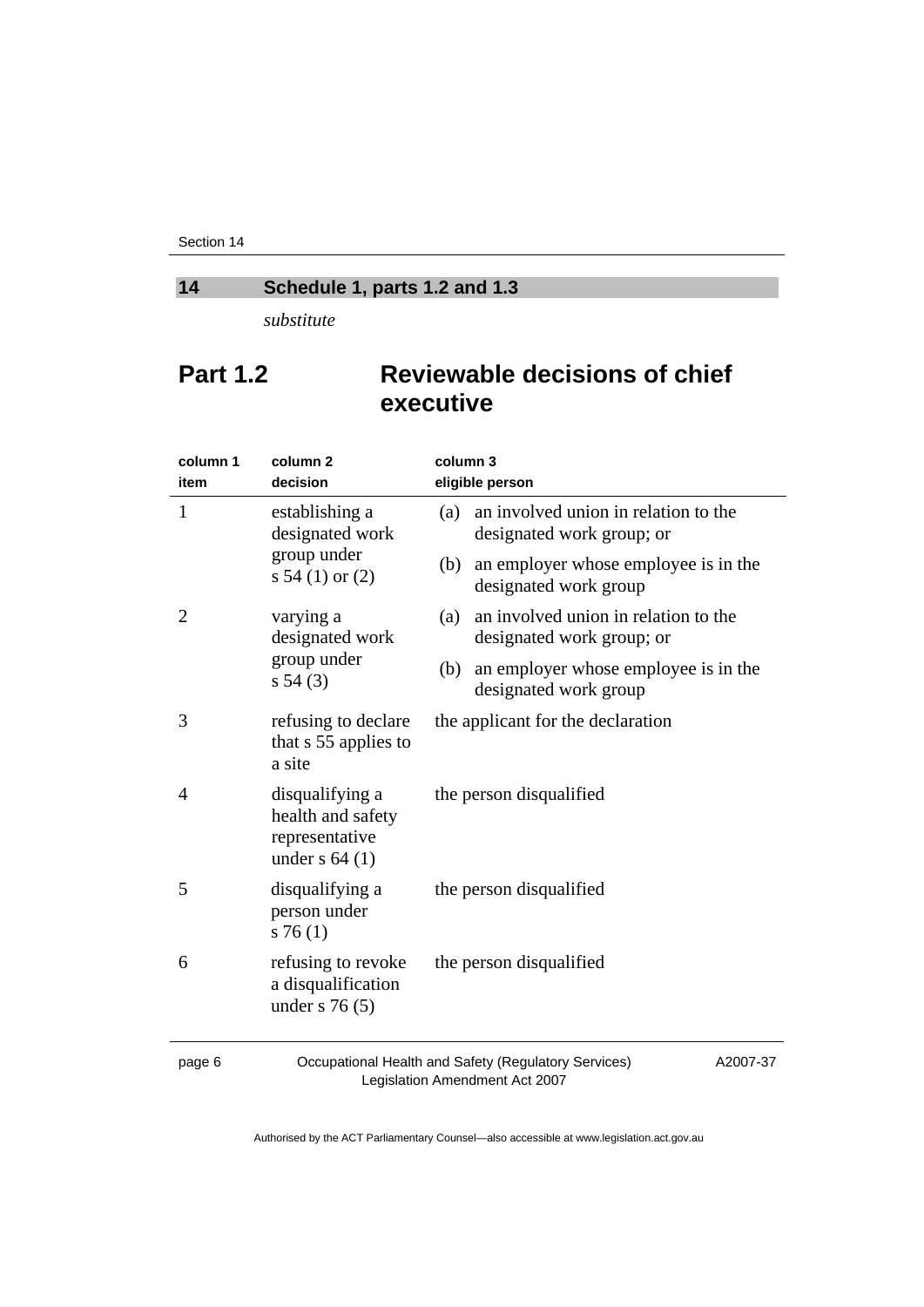#### Section 14

| column 1<br>item | column <sub>2</sub><br>decision                                                                                                                         | column 3<br>eligible person                                   |
|------------------|---------------------------------------------------------------------------------------------------------------------------------------------------------|---------------------------------------------------------------|
| $\tau$           | refusing to<br>reinspect a<br>situation or<br>circumstances<br>under s 162                                                                              | the relevant responsible person for the<br>prohibition notice |
| 8                | refusing to accept a<br>safety undertaking<br>under s 170                                                                                               | the person who gave the undertaking                           |
| 9                | refusing to agree to<br>the relevant person<br>for an enforceable<br>undertaking<br>withdrawing from,<br>or amending, the<br>undertaking under<br>s 171 | the relevant person for the undertaking                       |
| 10               | ending, or refusing<br>to end, an<br>enforceable<br>undertaking under<br>s 172                                                                          | the relevant person for the undertaking                       |
| 11               | refusing to allow a<br>longer period to<br>make an<br>application under<br>s 185 for review of<br>a decision                                            | an eligible person for the decision                           |
| 12               | a decision on<br>reconsideration<br>under $s$ 186 $(2)$                                                                                                 | the applicant for reconsideration                             |

A2007-37

Occupational Health and Safety (Regulatory Services) Legislation Amendment Act 2007

page 7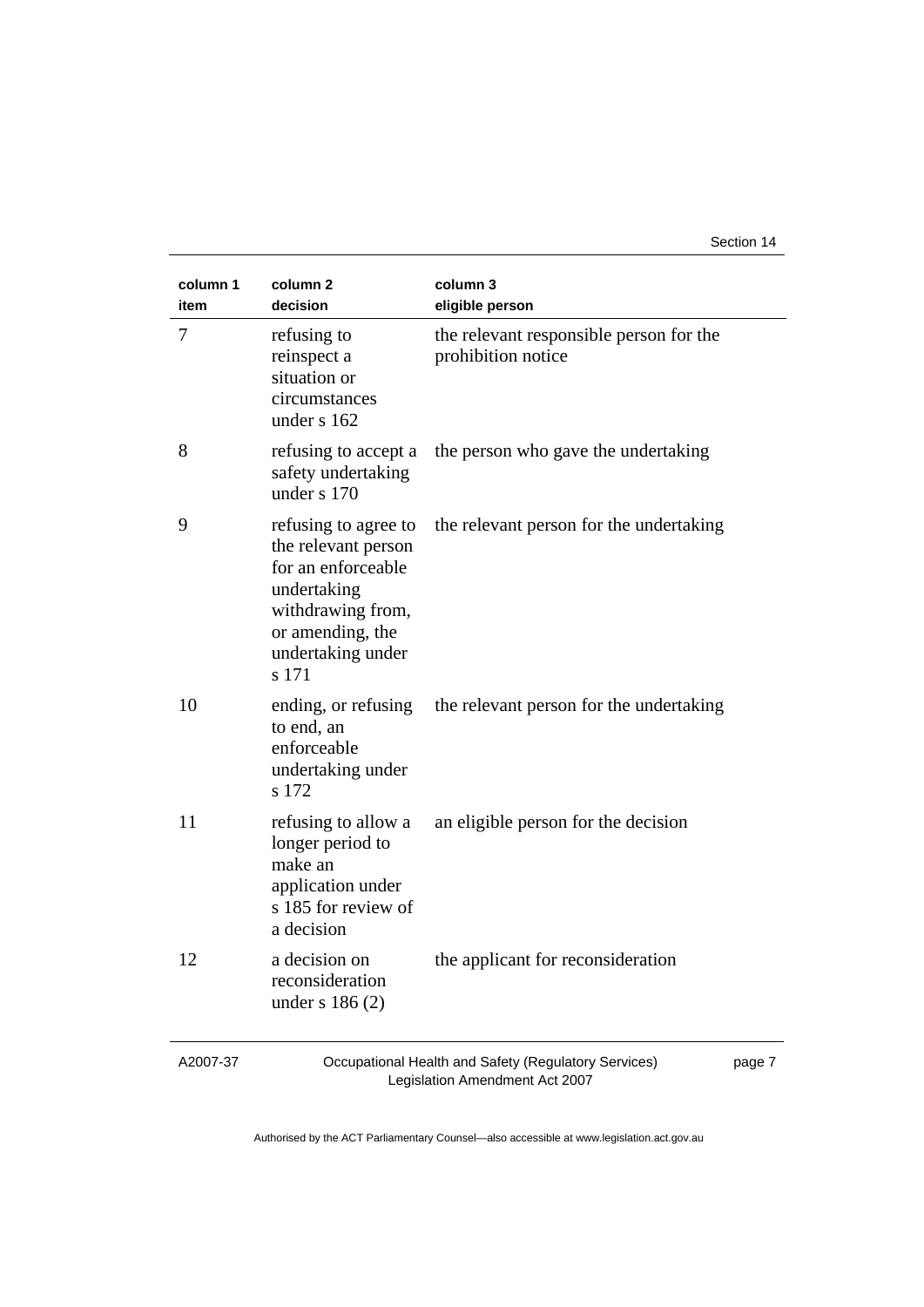<span id="page-9-0"></span>

| 15 | Dictionary, definition of <i>inspector</i>              |  |  |
|----|---------------------------------------------------------|--|--|
|    | substitute                                              |  |  |
|    | <i>inspector</i> means an inspector under section 201.  |  |  |
|    |                                                         |  |  |
| 16 | Further amendments, mentions of commissioner            |  |  |
|    | omit                                                    |  |  |
|    | commissioner                                            |  |  |
|    | substitute                                              |  |  |
|    | chief executive                                         |  |  |
|    | in                                                      |  |  |
|    | section 54 heading<br>$\bullet$                         |  |  |
|    | section 54 $(1)$ , $(2)$ , $(3)$ and $(5)$<br>$\bullet$ |  |  |
|    | section 55 $(2)$ , $(3)$ and $(4)$<br>$\bullet$         |  |  |
|    | section 57 $(2)$ , $(3)$ and $(4)$<br>$\bullet$         |  |  |
|    | section 64 $(1)$ , $(3)$ , $(4)$ and $(5)$<br>$\bullet$ |  |  |
|    | section $67(8)$<br>$\bullet$                            |  |  |
|    | section 70 $(2)$<br>$\bullet$                           |  |  |
|    | section 71 $(1)$ and $(3)$<br>$\bullet$                 |  |  |
|    | section 72 $(3)$ and $(4)$                              |  |  |
|    | section $162(2)$<br>$\bullet$                           |  |  |
|    | section 163 $(3)$<br>$\bullet$                          |  |  |
|    | section 185 $(1)$ and $(2)$<br>$\bullet$                |  |  |
|    | section 186 $(2)$ , $(3)$ and $(4)$<br>$\bullet$        |  |  |
|    | section $204(1)$<br>$\bullet$                           |  |  |
|    | section $205(1)$<br>$\bullet$                           |  |  |
|    | section $206(5)$ and $(6)$                              |  |  |
|    |                                                         |  |  |

A2007-37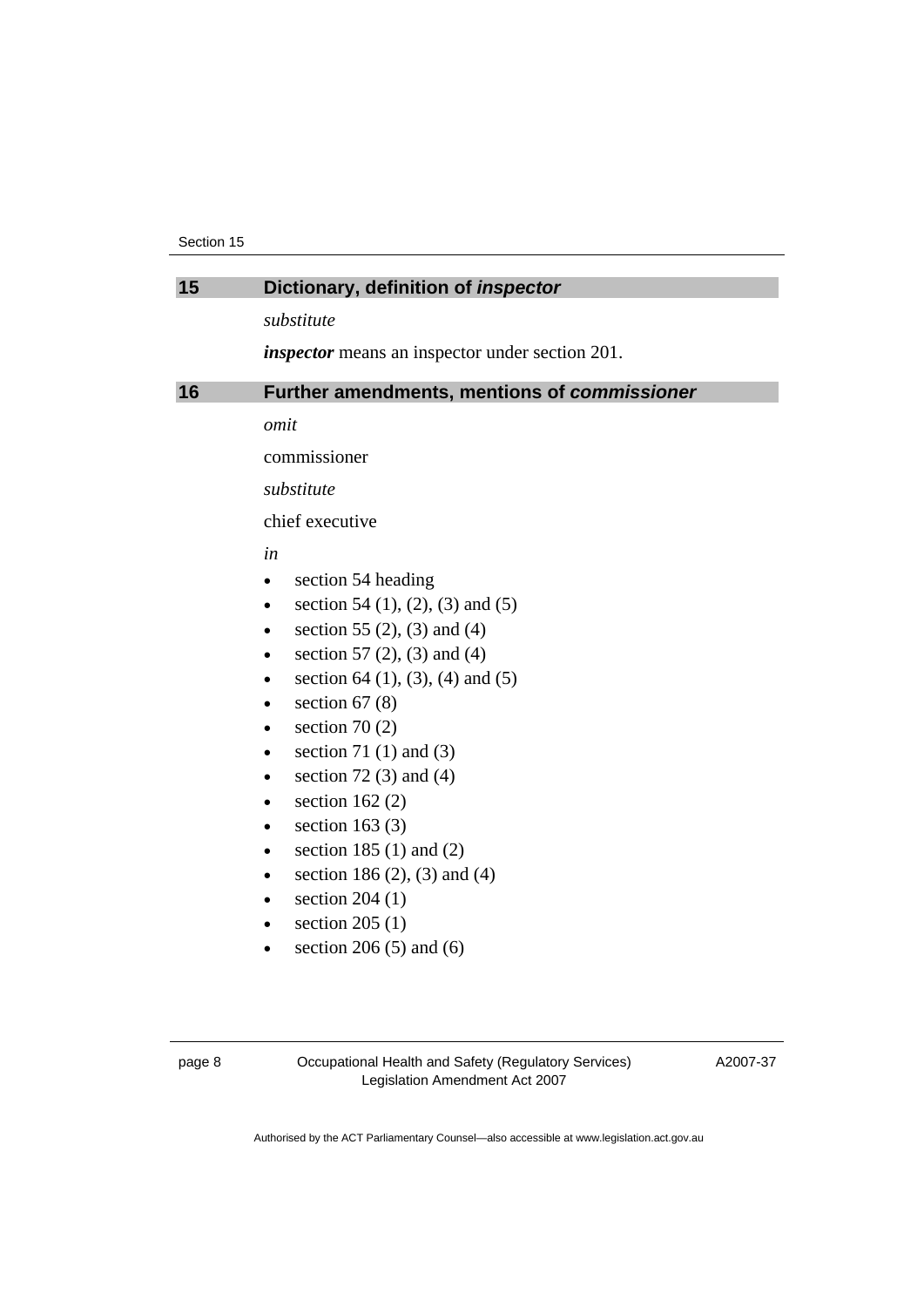# <span id="page-10-0"></span>**Schedule 1 Occupational Health and Safety Act 1989—technical amendments**

(see s 3)

#### **[1.1] Section 26**

*substitute* 

#### **26 Appointment of commissioner**

- (1) The Executive must appoint a person to be the Occupational Health and Safety Commissioner.
	- *Note* For the making of appointments (including acting appointments), see the Legislation Act, pt 19.3.
- (2) The commissioner must not be appointed for more than 7 years.
	- *Note* A person may be reappointed to a position if the person is eligible to be appointed to the position (see Legislation Act, s 208 and dict, pt 1, def of *appoint*).

#### **Explanatory note**

This amendment remakes the section to bring it into line with current drafting practice.

Existing subsection (1) is amended by omitting a reference to 'in writing' because the Legislation Act, section 216 provides that an acting appointment must be made, or evidenced, by writing signed by the appointer. Standard appointment notes are also added.

Existing subsection (2) is amended by omitting the reference to holding office for the period specified in the instrument of appointment. This is unnecessary because the Legislation Act, section 206 (2) provides that if a law provides for a maximum period of appointment, the instrument of appointment must state the period for which the appointment is made.

Existing subsection (2) is also amended by omitting the reference to eligibility for reappointment. This is unnecessary because the Legislation Act, section 208 provides that the power to appoint includes the power to reappoint. A standard note about reappointment is added.

A2007-37

Occupational Health and Safety (Regulatory Services) Legislation Amendment Act 2007

page 9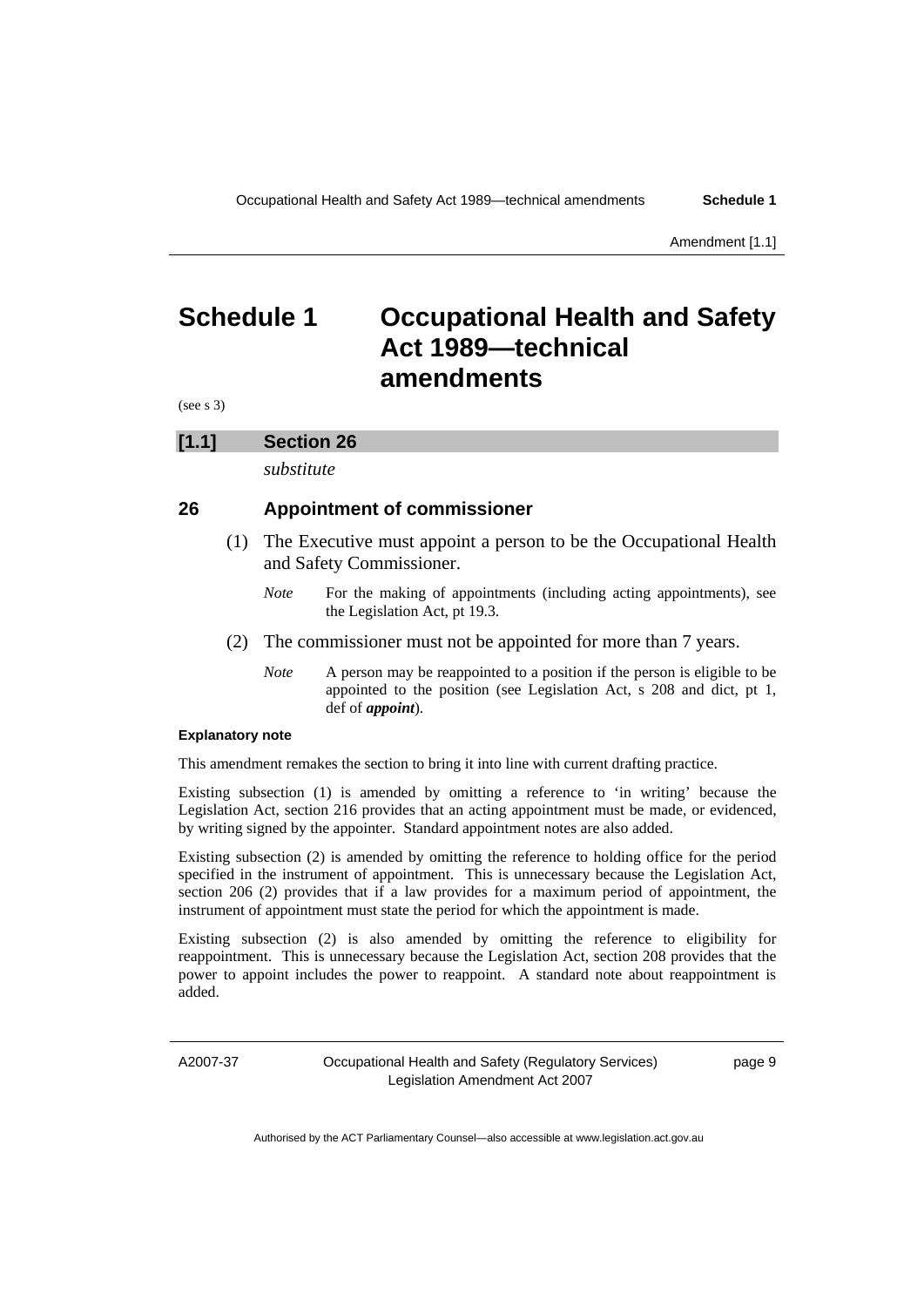#### **Schedule 1 Occupational Health and Safety Act 1989—technical amendments**

Amendment [1.2]

#### **[1.2] Section 27 (1), new note**

*insert* 

*Note* A provision of a law that gives an entity (including a person) a function also gives the entity the powers necessary and convenient to exercise the function (see Legislation Act, s 196 (1) and dict, pt 1, defs of *entity* and *function*).

#### **Explanatory note**

This amendment adds a standard note about the powers of an entity and is consequential on the omission of section 27 (2) by another amendment.

## **[1.3] Section 30 (2)**

*substitute* 

 (2) The Executive must remove the commissioner from office if the commissioner becomes bankrupt or executes a personal insolvency agreement.

#### **Explanatory note**

This amendment brings the paragraph into line with the concept of personal insolvency agreement under the *Bankruptcy Act 1966* (Cwlth). Under that Act, personal insolvency agreements have replaced the concepts of deed of assignment, deed of arrangement and composition.

#### **[1.4] Section 33**

*omit* 

#### **Explanatory note**

This amendment omits an unnecessary provision about acting appointments.

Section 33 (1) is about the circumstances of when an acting appointment may be made. This provision is unnecessary because the Legislation Act, section 209 provides the circumstances in which acting appointments may be made, including during any period when an appointee can not for any reason exercise functions of the position.

page 10 Occupational Health and Safety (Regulatory Services) Legislation Amendment Act 2007

A2007-37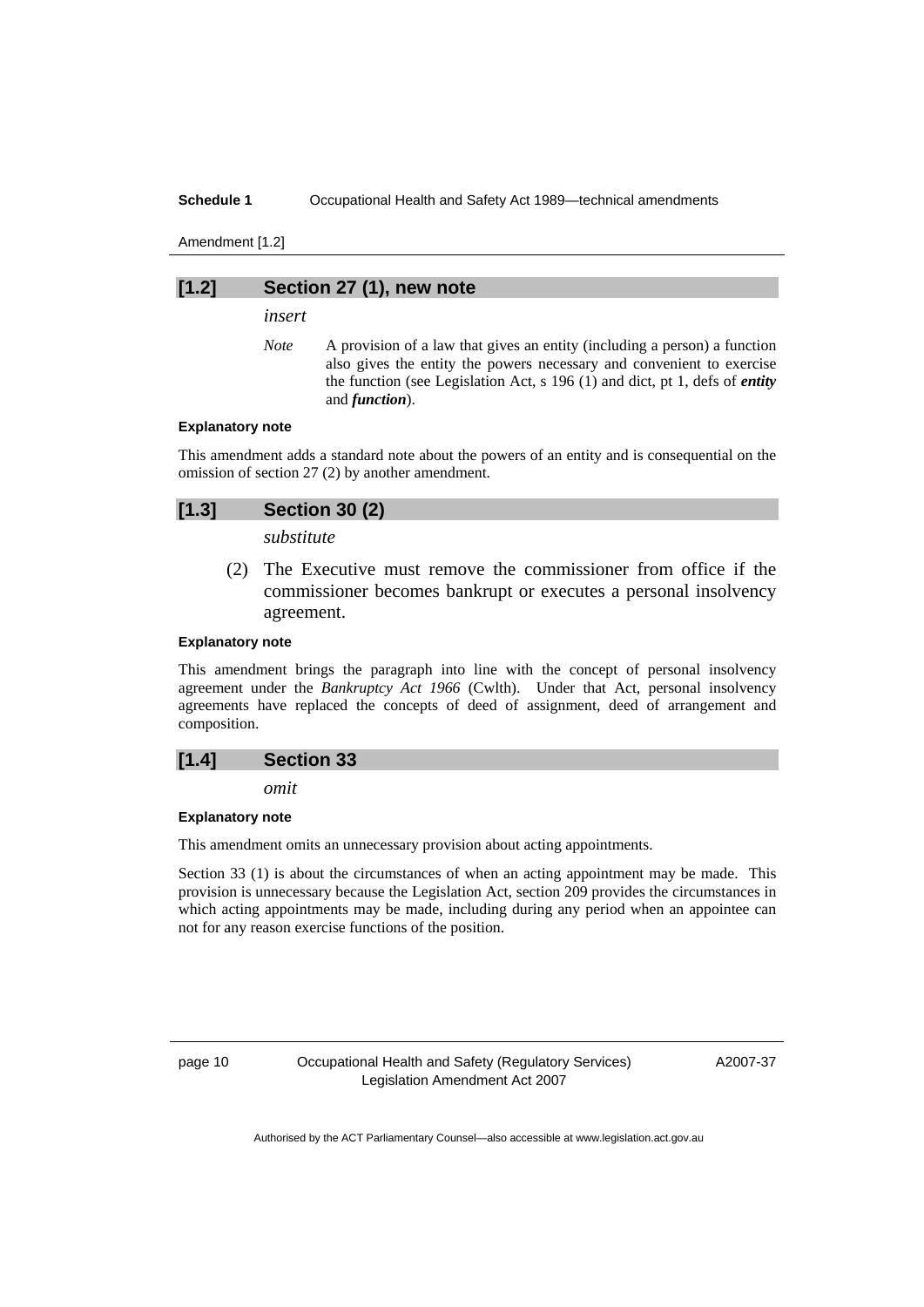Amendment [1.5]

Subsection 33 (2) provides that anything done by or in relation to an acting member is not invalid merely because the occasion for the appointment had not arisen, there was a defect or irregularity in relation to the appointment, the appointment had ceased to have effect or the occasion to act had not arisen or had ceased. This provision is unnecessary because the Legislation Act, section 225 is to the same effect.

## **[1.5] Section 61 (1) (a)**

*substitute* 

 (a) on being requested to do so by the representative, consult the representative on the implementation of changes at any workplace where some or all of the employees in the group perform work for the employer, if the changes may affect the health or safety at work of the employees; and

#### **Explanatory note**

This amendment brings the subsection into line with current drafting practice.

#### **[1.6] Section 65**

*substitute* 

#### **65 Liability**

No civil or criminal proceedings lie against a health and safety representative in relation to any honest act or omission in connection with the representative's functions under this Act.

#### **Explanatory note**

This amendment brings the subsection more closely into line with current drafting practice. In particular, it omits a reference to 'good faith' and substitutes 'honest', which is the current drafting term.

A2007-37

Occupational Health and Safety (Regulatory Services) Legislation Amendment Act 2007

page 11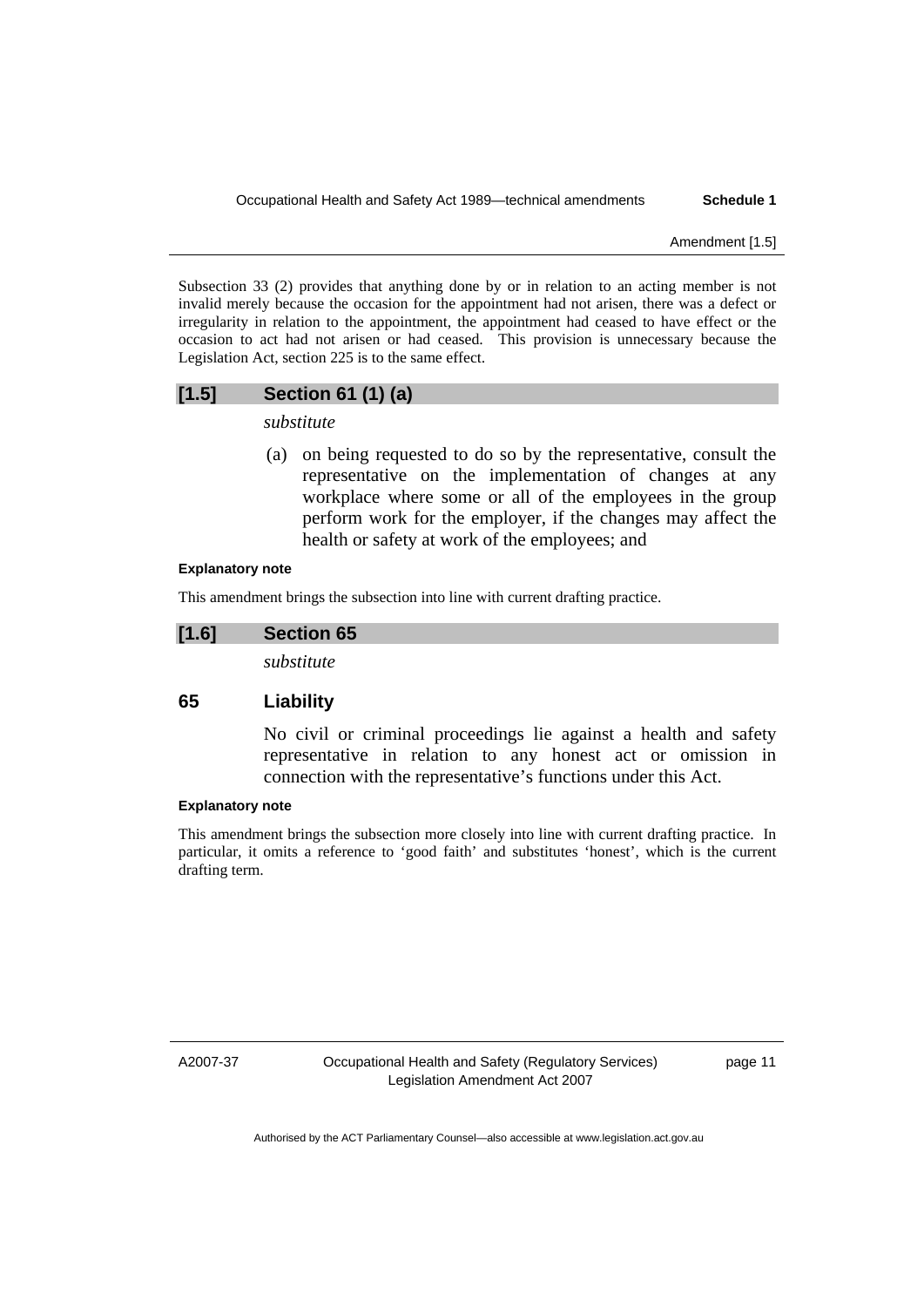#### **Schedule 1 Occupational Health and Safety Act 1989—technical amendments**

Amendment [1.7]

#### **[1.7] Section 86 (1), new note**

*insert* 

*Note* A provision of a law that gives an entity (including a person) a function also gives the entity the powers necessary and convenient to exercise the function (see Legislation Act, s 196 (1) and dict, pt 1, defs of *entity* and *function*).

#### **Explanatory note**

This amendment adds a standard note about the powers of an entity and is consequential on the omission of section 86 (2) by another amendment.

*omit* 

#### **Explanatory note**

This amendment omits an unnecessary provision. It states that the commissioner has power to do all things that are necessary or convenient to be done in relation to the performance of the commissioner's functions. This is unnecessary because the Legislation Act, section 196 provides that a provision of a law that gives an entity (including a person) a function also gives the entity powers necessary and convenient to exercise the function. A note to that effect is added to section 86 (1) by another amendment.

#### **[1.9] Section 88**

*substitute* 

## **88 Liability**

No civil or criminal proceedings lie against a member of a health and safety committee in relation to any honest act or omission in connection with the representative's functions under this Act.

#### **Explanatory note**

This amendment brings the section more closely into line with current drafting practice. In particular, it omits a reference to 'good faith' and substitutes 'honest', which is the current drafting term.

page 12 Occupational Health and Safety (Regulatory Services) Legislation Amendment Act 2007

A2007-37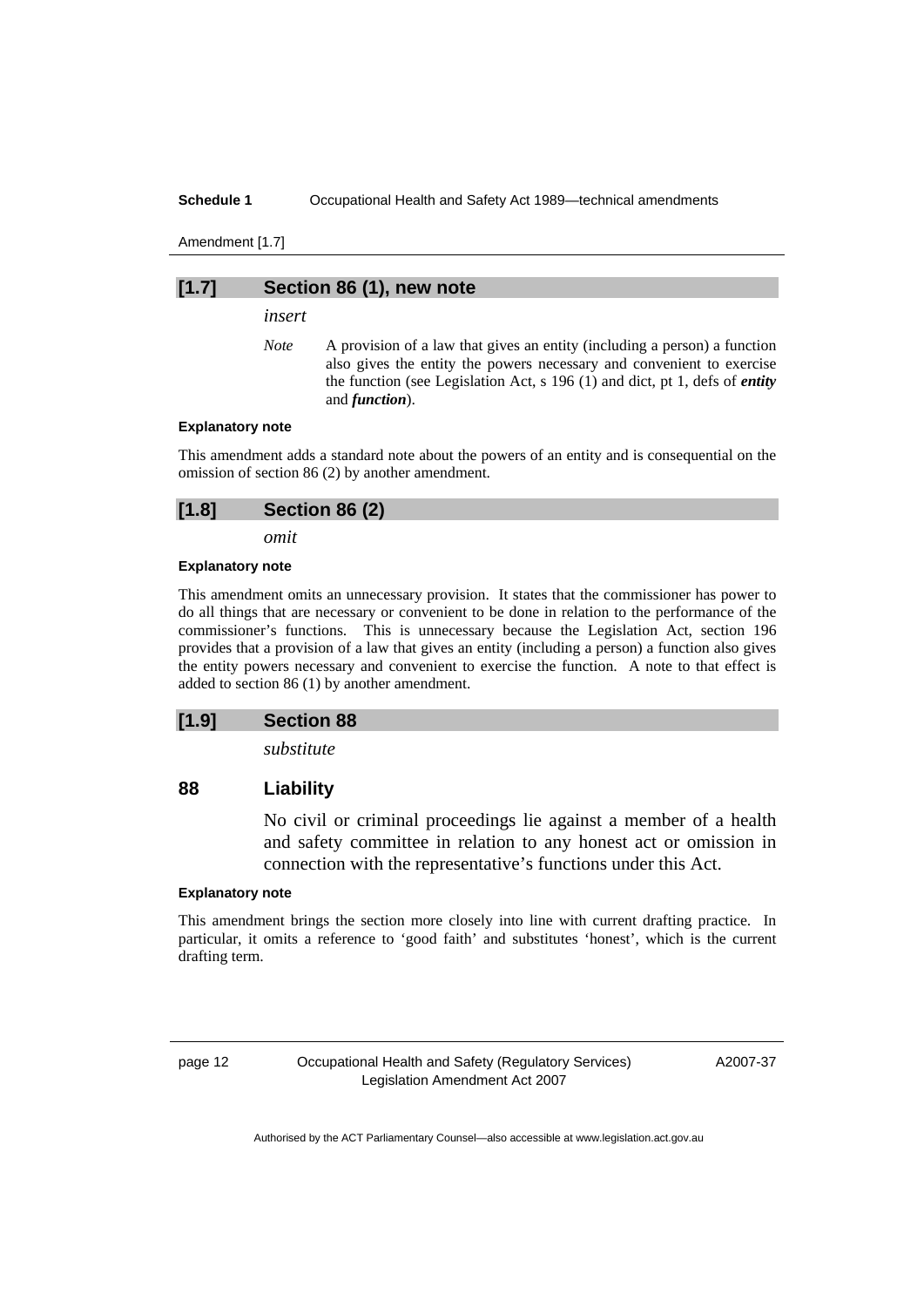Amendment [1.10]

# **[1.10] Dictionary, definition of** *involved union***, paragraph (a)**

# *substitute*

 (a) in relation to an employee of an employer—a registered union of which the employee is a member, if the employee is qualified to be a member because of the work that the employee performs as an employee of the employer; or

#### **Explanatory note**

This amendment brings the paragraph into line with current drafting practice.

A2007-37

Occupational Health and Safety (Regulatory Services) Legislation Amendment Act 2007

page 13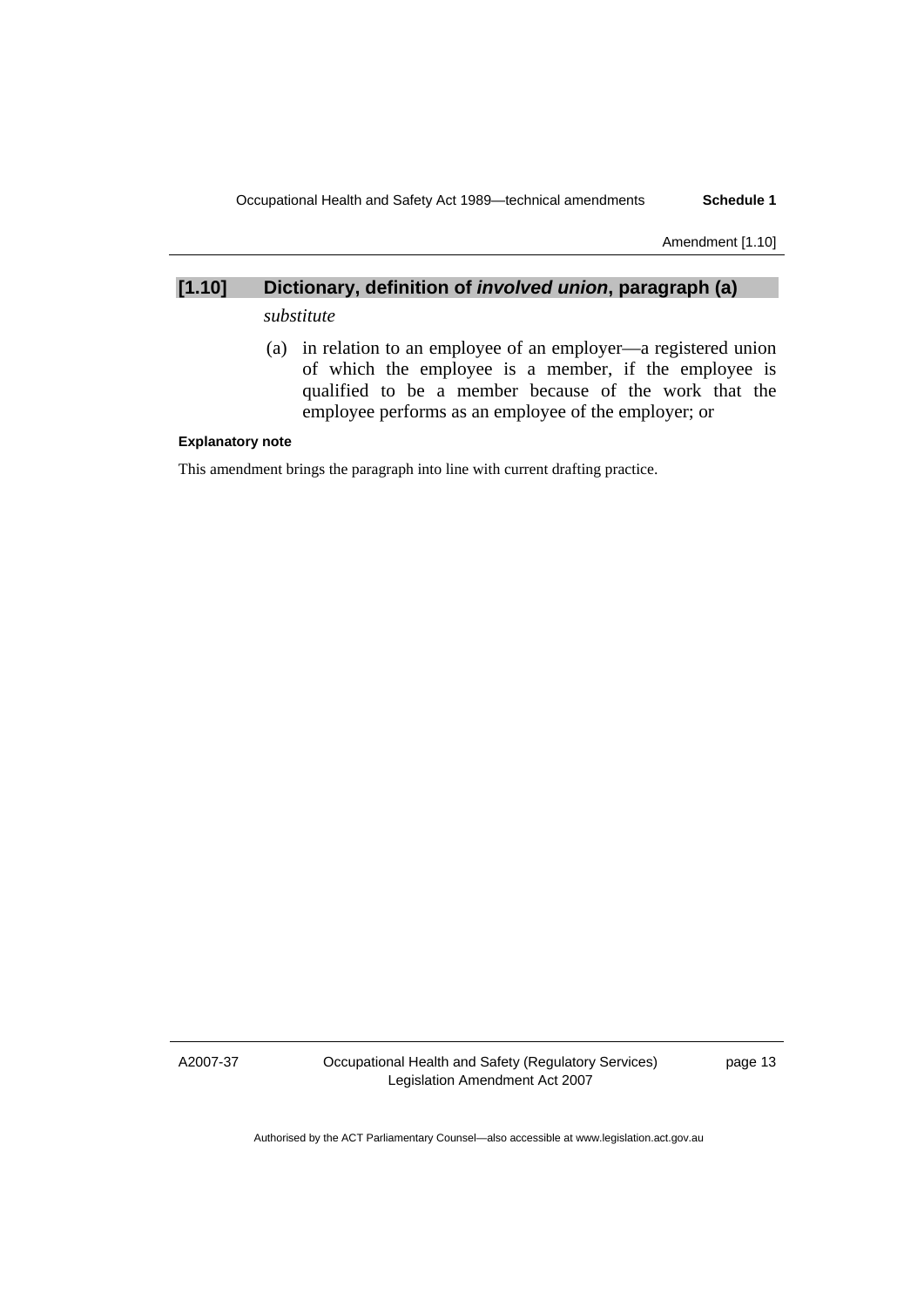<span id="page-15-0"></span>**Schedule 2 Consequential amendments**<br>**Part 2.1 Crimes Act 1900 Part 2.1** Crimes Act 1900

Amendment [2.1]

# **Schedule 2 Consequential amendments**

(see s 3)

# **Part 2.1 Crimes Act 1900**

| $[2.1]$ | Section 49A, definition of commissioner for OH&S |  |  |  |
|---------|--------------------------------------------------|--|--|--|
|         |                                                  |  |  |  |

*omit* 

# **[2.2] Section 49E (7)**

*omit* 

commissioner for OH&S, by order authorise the commissioner

#### *substitute*

chief executive for the *Occupational Health and Safety Act 1989*, by order authorise the chief executive

| [2.3] | Section 49E (8) |
|-------|-----------------|
|       | omit            |
|       | commissioner    |
|       | substitute      |
|       |                 |

chief executive

page 14 Occupational Health and Safety (Regulatory Services) Legislation Amendment Act 2007

A2007-37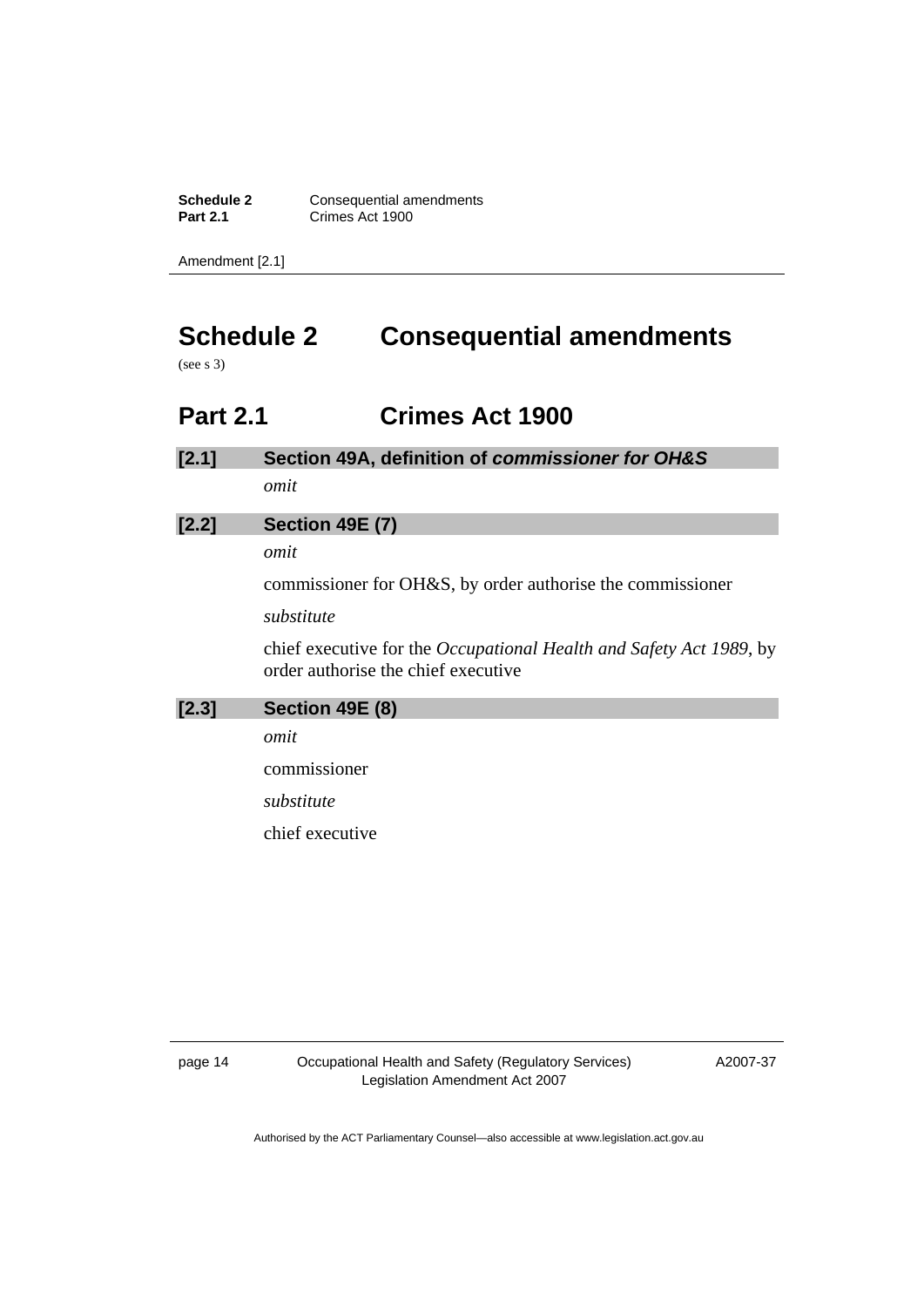Amendment [2.4]

# <span id="page-16-0"></span>**Part 2.2 Magistrates Court (Occupational Health and Safety Infringement Notices) Regulation 2004**

| [2.4]           | <b>Section 6</b>  |                                                                                                          |
|-----------------|-------------------|----------------------------------------------------------------------------------------------------------|
|                 | omit              |                                                                                                          |
|                 | OH&S commissioner |                                                                                                          |
|                 | substitute        |                                                                                                          |
|                 |                   | chief executive for the Occupational Health and Safety Act 1989                                          |
| [2.5]           | Section 12, note  |                                                                                                          |
|                 | omit              |                                                                                                          |
| <b>Part 2.3</b> |                   | <b>Magistrates Court (Workers</b><br><b>Compensation Infringement</b><br><b>Notices) Regulation 2006</b> |
| [2.6]           | <b>Section 6</b>  |                                                                                                          |
|                 | omit              |                                                                                                          |
|                 | commissioner      |                                                                                                          |
|                 | substitute        |                                                                                                          |

chief executive for the Workers Compensation Act

A2007-37

Occupational Health and Safety (Regulatory Services) Legislation Amendment Act 2007

page 15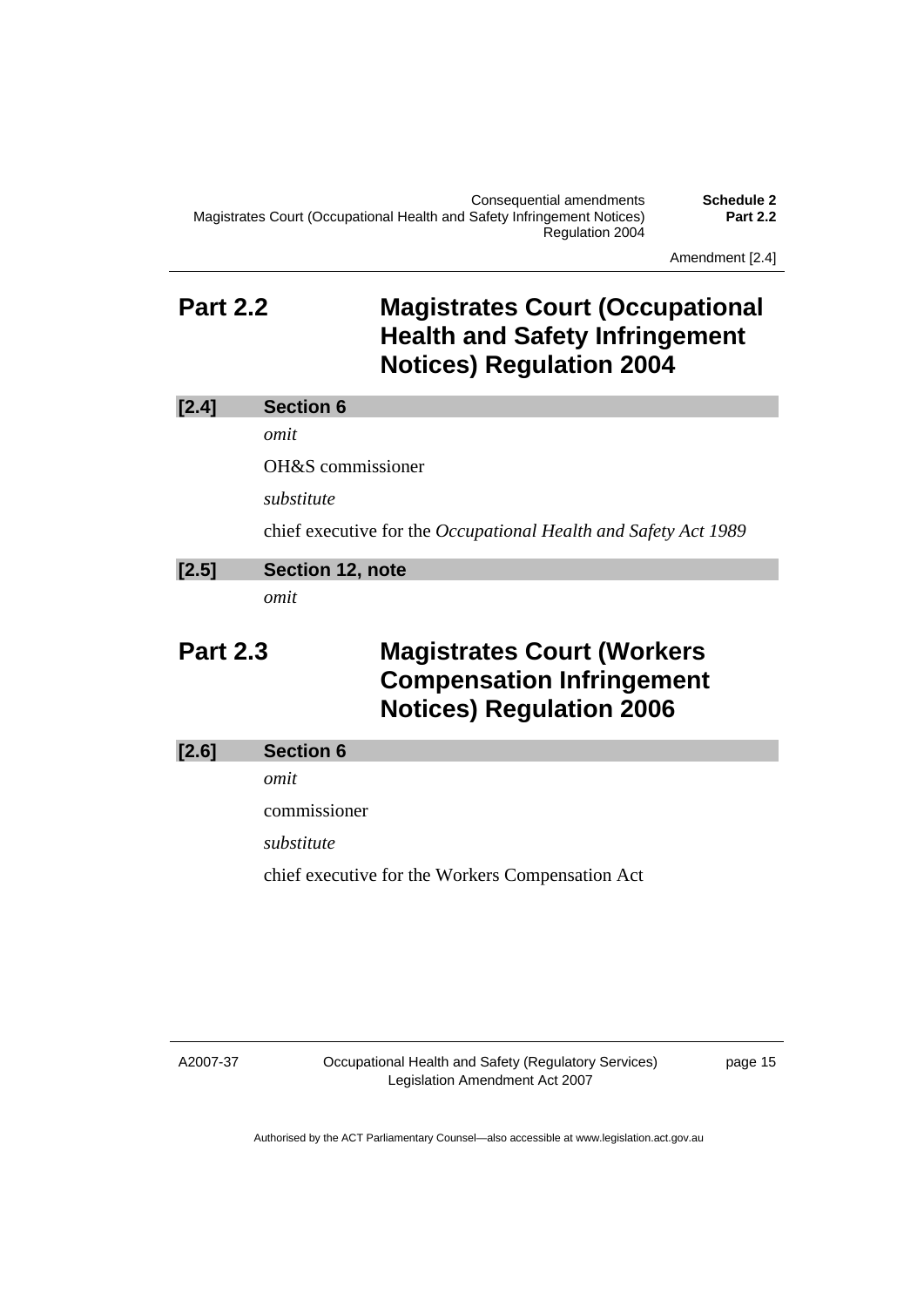<span id="page-17-0"></span>

| <b>Schedule 2</b> | Consequential amendments                                         |
|-------------------|------------------------------------------------------------------|
| <b>Part 2.4</b>   | Occupational Health and Safety (Certification of Plant Users and |
|                   | Operators) Regulation 2000                                       |

Amendment [2.7]

# **[2.7] Dictionary, note 2**

*omit* 

• OH&S commissioner

# **[2.8] Dictionary, definition of** *commissioner*

*omit* 

# **Part 2.4 Occupational Health and Safety (Certification of Plant Users and Operators) Regulation 2000**

| [2.9] | <b>Mentions of commissioner</b>                                   |  |  |
|-------|-------------------------------------------------------------------|--|--|
|       | omit                                                              |  |  |
|       | commissioner                                                      |  |  |
|       | substitute                                                        |  |  |
|       | chief executive                                                   |  |  |
|       | in                                                                |  |  |
|       | section $6(1)$<br>$\bullet$                                       |  |  |
|       | section $10(1)$<br>$\bullet$                                      |  |  |
|       | section 11 $(1)$<br>$\bullet$                                     |  |  |
|       | section 12 $(1)$ , $(2)$ and $(3)$<br>٠                           |  |  |
|       | section 19<br>$\bullet$                                           |  |  |
|       | section $20(1)$<br>$\bullet$                                      |  |  |
|       | section 21 $(1)$ , $(2)$ and $(3)$<br>$\bullet$                   |  |  |
|       | section 27 (1), (2), (3), (4), (6), (7), (8) and (9)<br>$\bullet$ |  |  |
|       | section 28 $(1)$ , $(3)$ , $(4)$ and $(5)$                        |  |  |
|       | section 29                                                        |  |  |
|       | section 29A $(1)$ and $(2)$<br>$\bullet$                          |  |  |
|       |                                                                   |  |  |

page 16 Occupational Health and Safety (Regulatory Services) Legislation Amendment Act 2007

A2007-37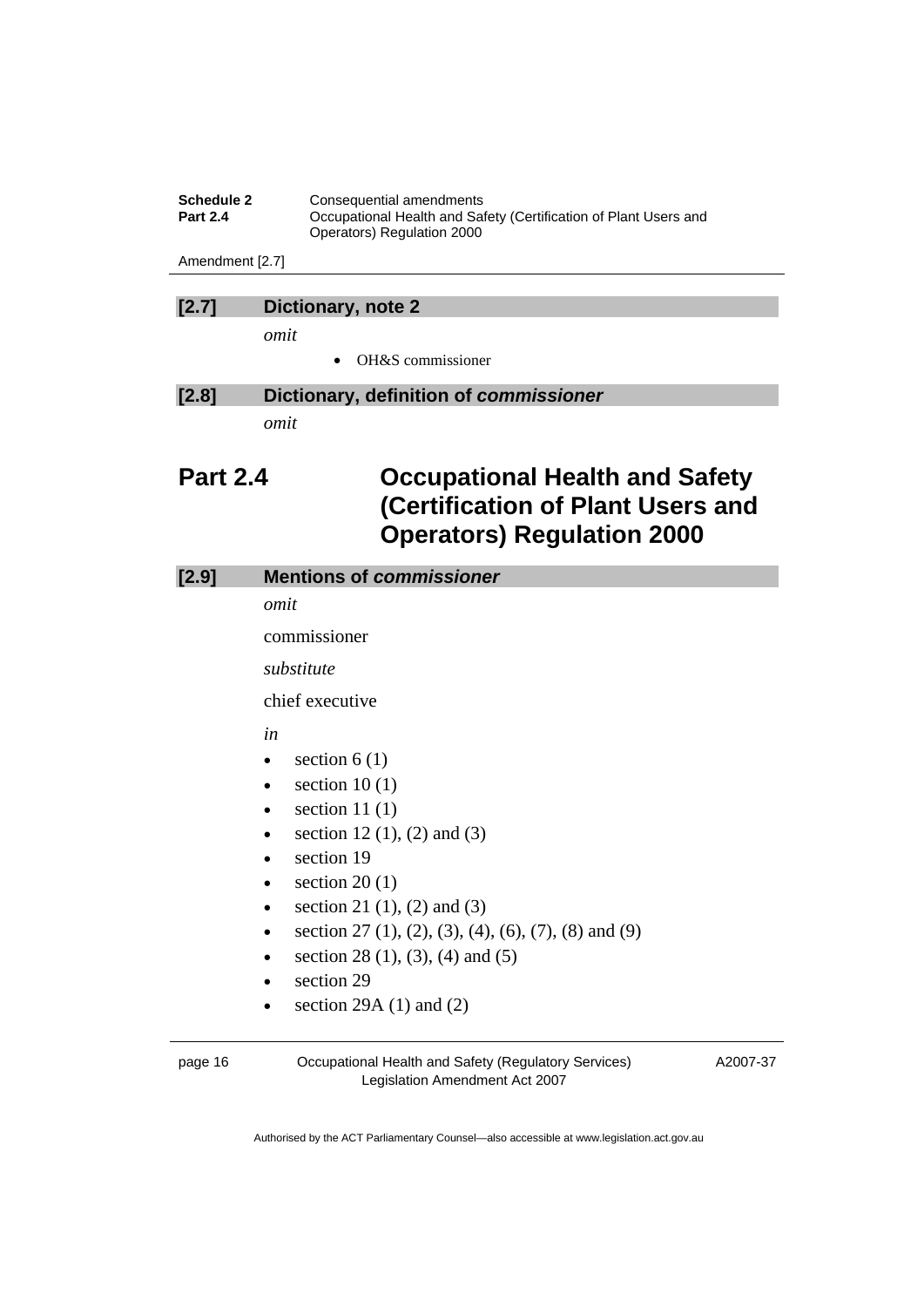- <span id="page-18-0"></span>• section 31
- section 32 (1), (2) and (4)
- section 33
- section 34 $(1)$  and  $(2)$
- schedule 3 heading

# **[2.10] Dictionary, note 3, dot point**

*substitute* 

inspector.

# **Part 2.5 Occupational Health and Safety Regulation 1991**

## **[2.11] Mentions of** *commissioner*

*omit* 

commissioner

*substitute* 

chief executive

# *in*

- section  $6(2)$  and  $(3)$
- section 7
- section  $8(2)$
- section  $9(1)$
- section 11 $(1)$  and  $(2)$

A2007-37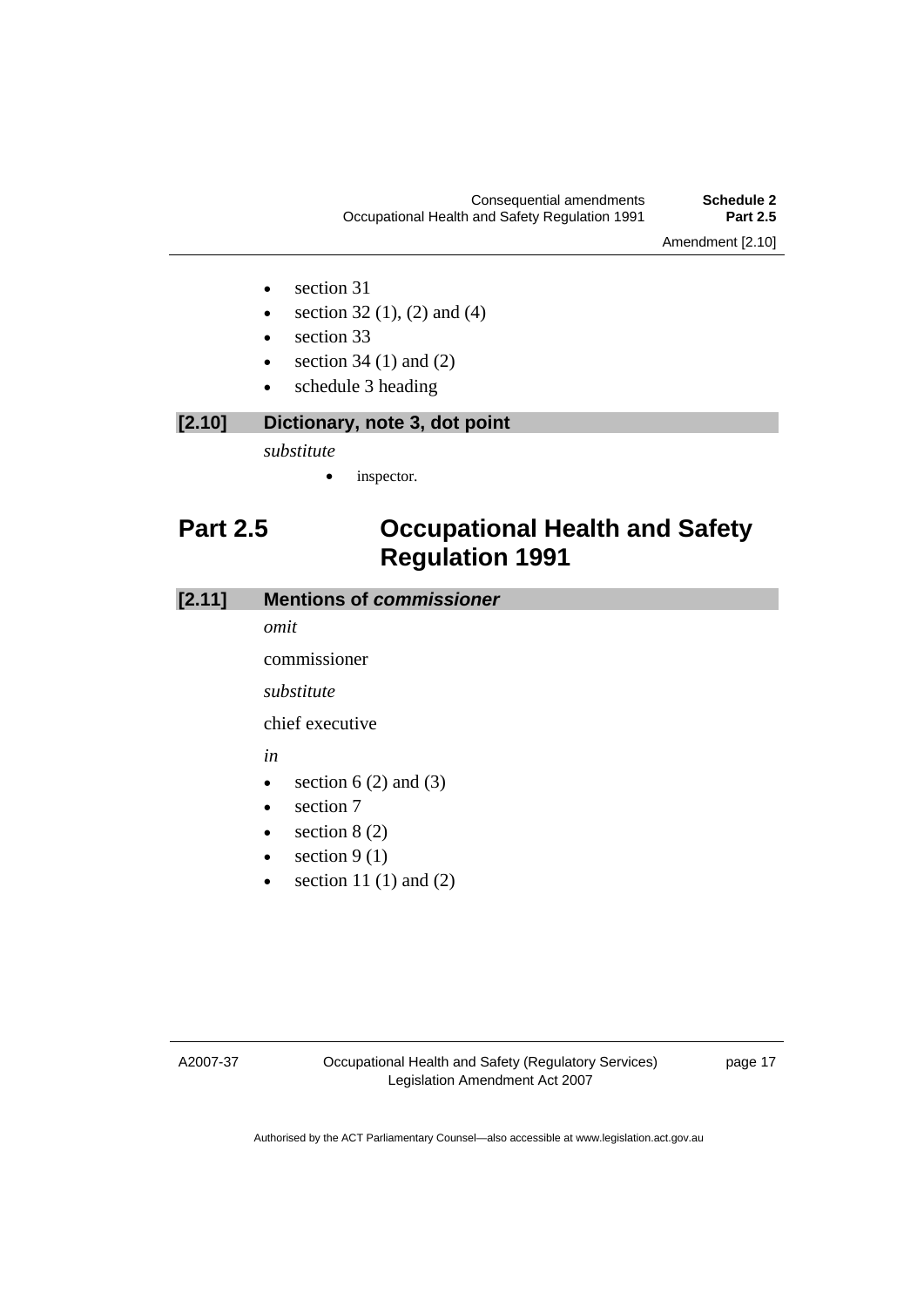<span id="page-19-0"></span>**Schedule 2 Consequential amendments** Part 2.6 **Public Sector Management Act 1994** Amendment [2.12]

**Part 2.6 Public Sector Management Act 1994** 

# **[2.12] Section 25 (2) (b), example 4**

*omit* 

page 18 Occupational Health and Safety (Regulatory Services) Legislation Amendment Act 2007

A2007-37